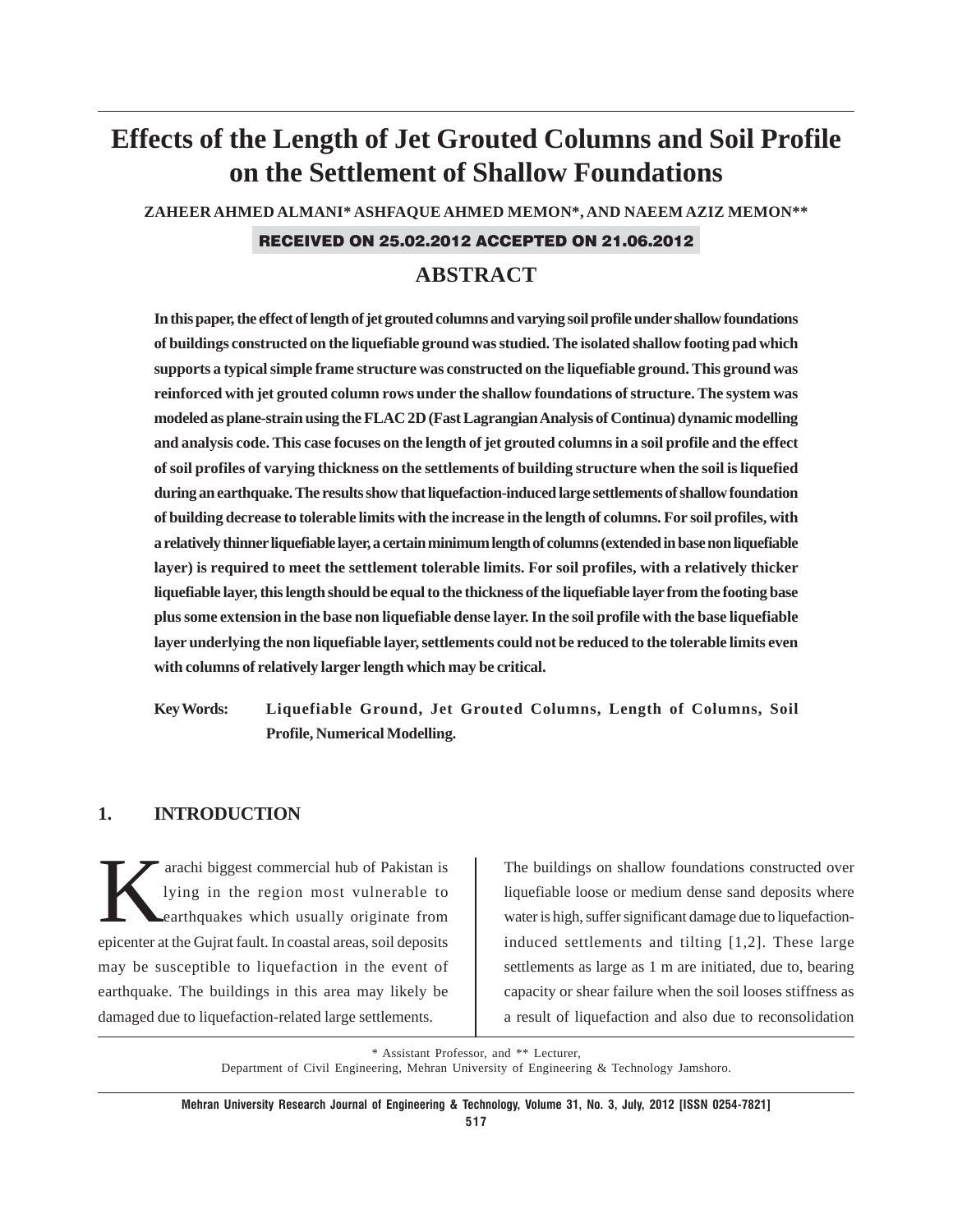(densification). This reconsolidation of soil occurs as pore water is dissipated causing volume change of the soil. This type of response of shallow foundations have been reported during earthquakes such as Kishida, [1], Ohsaki, [2], Seed, et. al. [3] and Martin, et. al. [4-5].

The ground reinforcement with stiff high modulus jet grouted/deep mixing column rows, requiring relatively small replacement area in the ground, which has recently demonstrated its performance in earthquakes such as Kocaeli, Turkey, and Kobe, Japan, [5-6] may be cost effective and easy to install. Further, with relatively less replacement area, transmission of motion towards structures may be relatively less.

Further, ground reinforcement using vertical stone columns involves larger settlements which may be intolerable for structures [7]. This requires that relatively stiffer treatment with cemented columns be adopted for structures to meet the tolerable settlement limits [7]. In addition, stone columns installation may cause vibration-induced settlements. Further, little work has been focused on the optimum geometry of deep mixing/jet grouted columns in the ground to limit the settlements of shallow foundations to meet the tolerable limits of the existing buildings. In this regard, the effects of area, depth and position of treatment relative to building structure on the performance are particularly important. Numerical modeling needs to be carried out to study the effects of number and length of jet grouted columns in liquefiable soil layer under the shallow foundations of structure.

Thus, in order to get optimum treatment, this study is the part of comprehensive research carried out on jet grouted columns applied as liquefaction remediation technique to mitigate the damages to the foundation of structure during earthquakes at Nottingham Centre for Geomechanics.

Therefore, in this study, the effect of length of jet grouted columns on treatment performance in the soil profile was analyzed. Moreover, the effect of soil profiles with varying thickness on the treatment performance is also important because the construction site at a structure may have varying soil profiles. Further, in this study various soil profiles were taken to study the effect of those profiles on the treatment performance.

The objectives of this research were to:

- (1) Investigate the effect of length of jet grouted columns on the treatment performance.
- (2) Investigate the effect of varying thickness of soil profile on the treatment performance.
- (3) Investigate the effect of varying soil profiles on the treatment performance.

## **2. THE CASE TAKEN FOR ANALYSIS**

One typical case of building on shallow foundation, founded on the natural ground with design parameters as shown in Fig. 1 was evaluated.

### **2.1 The Structure and the Soil Deposit**

For this study, the isolated footing of 4x4m pad size and 1m thickness was constructed at 1m depth from the ground surface. This footing supports a central column of 1x0.5m cross-section and 5m in length, which supports a part of superstructure, as shown in Fig. 1.



*FIG. 1. SUPERSTRUCTURE AND FOOTING OF 4m WIDE x1m DEEP (MESH AND STRUCTURE NOT DRAWN AS PER SCALE BUT SHOWS MODEL QUALITATIVELY)*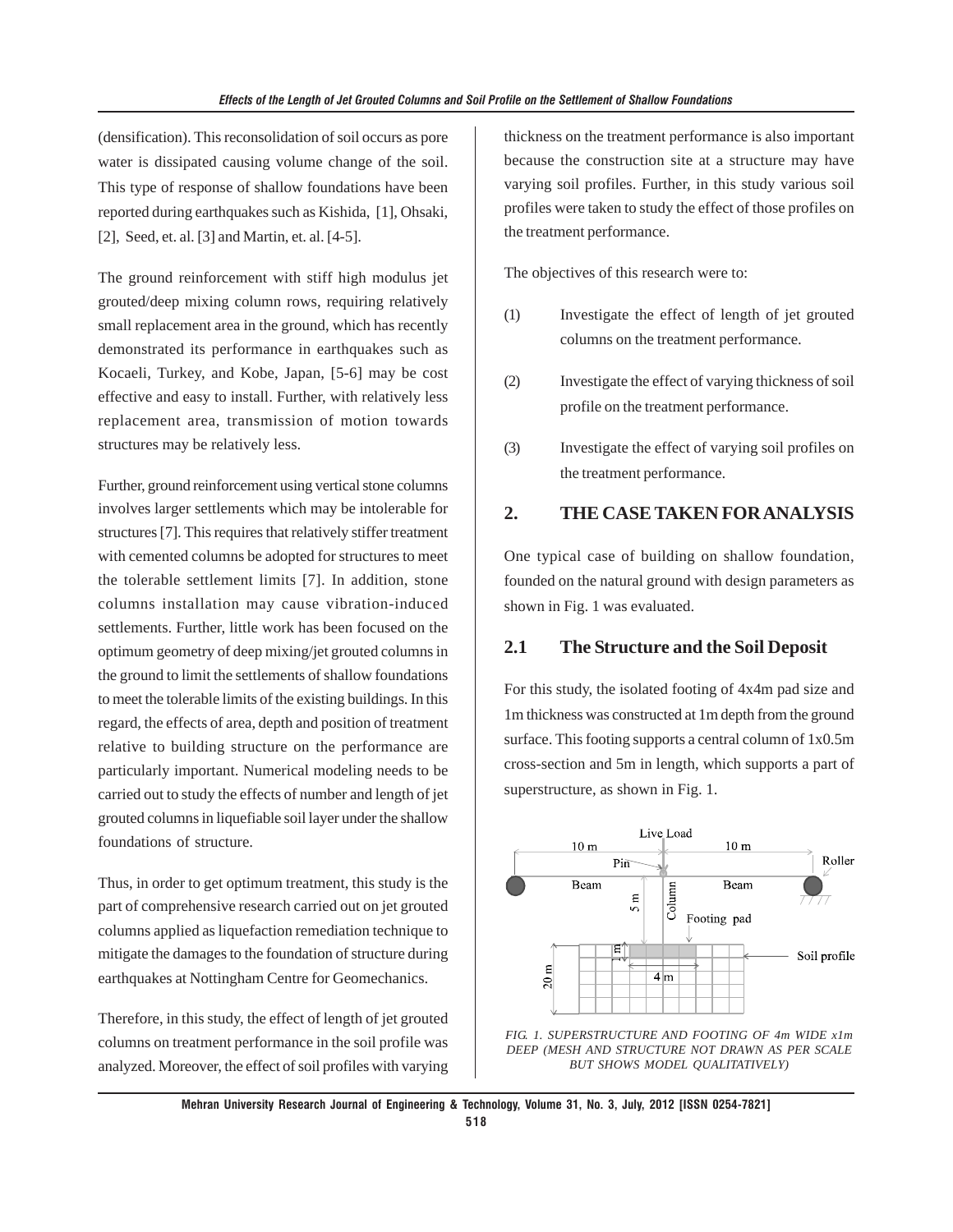The simplified superstructure considered for this study consists of four rectangular beams, each with crosssectional dimensions of 1x0.5m and a length of 10m. The beams are joined together and are pin-supported on the central column at a right angle. The far ends of all the beams are assumed to be simply supported over the roller supports. The column and beams are modelled by structural beam elements provided with structural logic in FLAC. The concrete footing pad is represented by grid elements which are represented by the liner elastic constitutive model with elastic properties (shear modulus, bulk modulus) and density of structural concrete. The structural elements have rigid connection with the footing grid, representing the column to be rigidly attached to the footing pad. The beams and columns were assigned masses so that the dead load is properly transferred to the column and then to the footing pad before shaking. During shaking, the superstructure exerts inertial horizontal force on the column and footing pad. As the superstructure beams were supported at their far ends with rollers and the live load was applied at (the pin jointed) top of column, one half of the total live and dead load is transferred to the top of the column and onto the pad. The allowable footing bearing pressure for the medium dense sand taken as the foundation soil is in the range of 100-30kPa as per CP 2004, 1972. The lowest footing allowable bearing pressure of 100kPa in this range for the foundation soil (medium dense sand) was considered in this specific case. The magnitude of the live load on the top of the column was considered in such a way that the bearing pressure on the soil due to both the dead and the live load is 100kPa. In FLAC 2D plane strain modelling, the structural elements (beams and columns) are assumed to be extended continuously in the transverse direction when in reality they are installed at certain spacing. Therefore, the Young's modulus and the density were divided by the spacing for FLAC 2D input.

The soil profile with two layers shown in Fig. 2 was taken for this study. This soil deposit consists of liquefiable medium dense (LB) E-Fraction Leighton Buzzard silty sand (being a typical liquefiable sand) layer with thickness of 10m as the surface layer (at 40% relative density). Underlying this surface layer, non liquefiable dense layer (at relative density of 80%) with thickness of 10m was provided. Further details relating to structure, its properties and soil profile have been described in detail in Almani, et. al. [8].

( ) ( ⎣

## **2.2 Numerical Modelling Code Selection and Coupling of Modules**

The liquefaction and its mitigation can be modelled and analyzed by numerous methods. The degree of coupling in these codes range from full to partial coupling.

Finite Difference Method with FLAC 2D computer code Version 6.0 was chosen for numerical analysis. Liquefaction problem was modelled in this partiallycoupled solution code by coupling the dynamic module with ground water flow module. For more details see the FLAC User's Manuals [9].

### **2.3 Earthquake Excitation**

For obtaining consistent results, the sinusoidal horizontal velocity wave (lateral loading wave) with the amplitude of 0.2 m/sec was applied at the bottom of model. This design earthquake simulates a heavy earthquake with a



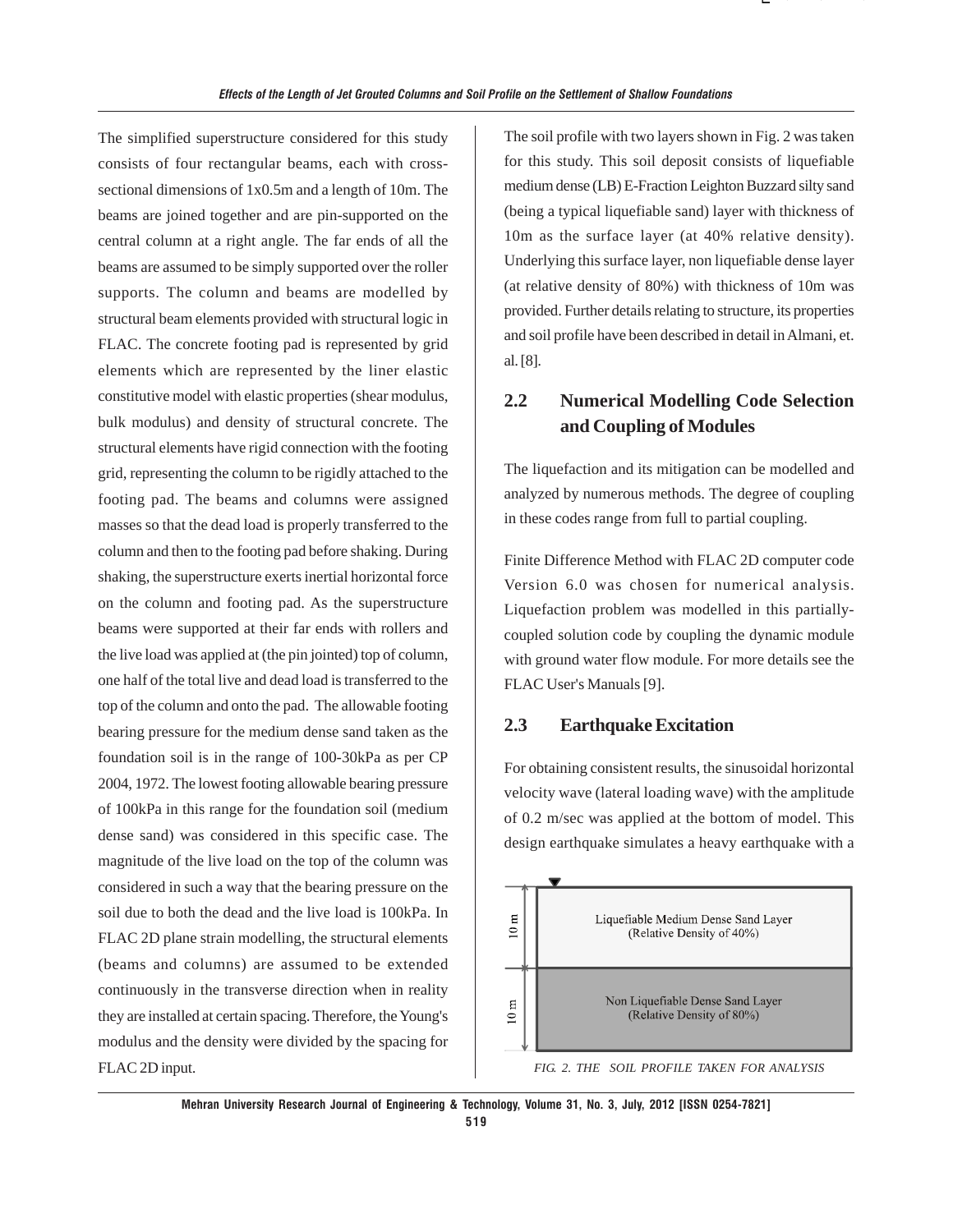horizontal component of ground acceleration of 0.35g (app. 3.5m/sec<sup>2</sup>) for duration of 10 sec. The simulation was also continued for a few seconds after the wave stops at 10 sec to bring the model in static equilibrium condition.

## **2.4 Basic Soil Properties, Constitutive Model and Dynamic Damping**

The Finn/Byrne model in FLAC 2D for modelling the phenomenon of liquefaction is formulated on Mohr-Coulomb elastic-perfectly plastic failure criteria in conjunction with hysteric damping model as shown in Equation (1):

$$
\Delta \varepsilon_{\nu} = C_1 \exp\left(\frac{C_2 \varepsilon_{\nu}}{\gamma}\right) \tag{1}
$$

In Equation (1),  $\Delta \varepsilon$ <sub>v</sub> is volumetric strain increment in each cycle,  $\varepsilon$ <sub>v</sub> is the accumulated volumetric strain from previous cycle and  $\gamma$  is the shear strain for the cycle, C<sub>1</sub> and C<sub>2</sub> are constants. The Hardin-Drnevich hysteretic damping strain constant  $\gamma_{\text{ref}}$  for the Hardin-Drnevich hysteretic dynamic damping model was taken as 0.05 for sand, as recommended in the FLAC 2D manual [9].

This combined constitutive model presents the liquefaction behaviour of soil [9] which is used for this analysis. With this model, decrease of shear modulus and increase of damping ratio with strain level during dynamic simulation occur as per modulus reduction graph given by Seed, et. al. [10].

The elastic shear and bulk modulus were calculated using the Hardin-Drnevich Equations (2-3) are given for sandy soils [11].

$$
G_{\text{max}} = 100 \left( \frac{3 - e}{1 - e} \right)^2 (\rho)^{0.5}
$$
 (2)

Where e is the initial void ratio and p' is the confining pressure.

$$
B = \frac{2G_{\text{max}}(1 - v)}{3(1 - 2v)}
$$
(3)

Where v is the Poisson's ratio of soil.

The elastic shear and bulk modulus of the layers were taken as varying from ground surface because it is the function of confining stress.

The plastic property like drained peak friction angle was measured using consolidated drained triaxial test [12]. The Constant head permeability test was used to measure the permeability of soil. The relationship between shear and volumetric strains is defined by Finn/Byrne model with soil model parameters  $C_1$  and  $C_2$ ; therefore, the dilation angle which also expresses the same characteristics was taken as zero. The soil properties are given in Table 1.

For determination of model parameters, the Finn/Byrne soil model was calibrated by simulating the constant volume cyclic simple shear tests in FLAC 2D as single element test as described in detail in Almani, et al. [8]. Then trial and error method was applied to get the best values of the soil model parameters  $C_1$  and  $C_2$  and the

**TABLE 1. PROPERTIES OF SOIL LAYERS**

|                                                             | Soil Layers                    |                               |
|-------------------------------------------------------------|--------------------------------|-------------------------------|
| Property                                                    | Medium Densel<br>Layer         | Dense<br>Layer                |
| Relative Density                                            | 40%                            | 80%                           |
| Unit Weight $(KN/m^3)$                                      | 18.80                          | 19.57                         |
| Porosity (Void Ratio)                                       | 0.47(0.88)                     | 0.42(0.72)                    |
| Permeability (m/sec)                                        | $2x10^{-7}$                    | $1x10^{-7}$                   |
| Peak Friction Angle (Degree)                                | 32                             | 48                            |
| Pore Pressure<br>Constants                                  | $C_i = 1.2;$<br>$C_{2} = 0.33$ | $C_i = 0.43;$<br>$C_2 = 3.75$ |
| Hardin-Drnevich Damping<br>Constant $(\gamma_{\text{ref}})$ | 0.05                           | 0.05                          |
| Water Bulk modulus (kPa)                                    | 5x10 <sup>5</sup>              | 5x10 <sup>5</sup>             |
| Water Tension (kN/m)                                        | $1 \times 10^2$                | $1 \times 10^2$               |
| Water Density ( $kg/m3$ )                                   | 1000                           | 1000                          |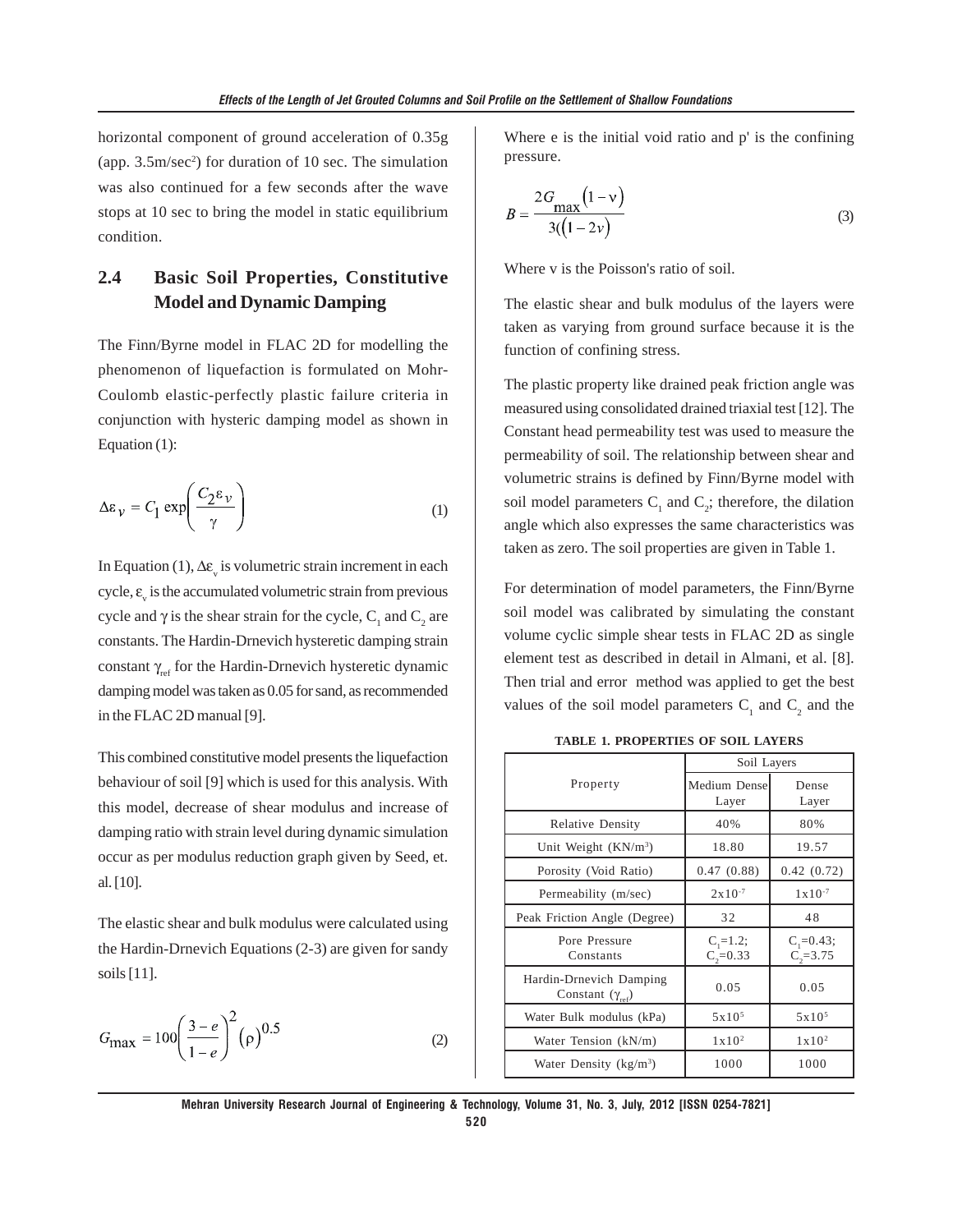Hardin-Drnevich hysteretic damping strain constant  $(\gamma_{ref})$ shown in Table 2. These values were used as model parameters in the Finn/Byrne equation [1].

### **2.5 Ground Reinforcement**

The ground was reinforced with stiff jet grouted/deep mixing circular column rows of a relatively same small diameter of 0.6m (or 0.5x0.5m square columns with crosssectional area equal to circular columns) in all studies. The column jet grouted material (cemented sand) was represented with the Mohr-Coulomb soil model combined with Hardin-Drnevich hysteretic dynamic damping model during dynamic analysis (to incorporate the reduction of shear modulus and increase of damping ratio with strain level). The variation pattern of shear modulus and damping ratio was taken same in both sands because it in narrow band as found in cyclic tests [13]. The input model parameters such as Elastic, Shear, and Bulk modulus; plastic properties such as cohesion and tensile strength were determined in the laboratory as shown in Table 3. As columns are located below the water table, they were saturated like the soil.

| Model              | Medium Dense | Dense Sand |
|--------------------|--------------|------------|
| Parameters         | Sand Layer   | Layer      |
|                    | 1.2          | 0.43       |
|                    | 0.33         | 3.75       |
| $\gamma_{\rm ref}$ | 0.05         | 0.05       |

**TABLE 2. MODEL PARAMETERS**

#### **TABLE 3. PROPERTIES OF JET GROUTED COLUMN MATERIALS**

| Properties                                                      | Values             |
|-----------------------------------------------------------------|--------------------|
| Saturated Unit Weight (KN/m <sup>3</sup> )                      | 19                 |
| Shear Modulus, G(kPa)                                           | 2x10 <sup>6</sup>  |
| Bulk Modulus, K (kPa)                                           | $2.6x0^{6}$        |
| Unconfined Compressive Strength<br>at 28 Days Curing Time (kPa) | 4800               |
| Friction Angle (Degree)                                         | $\Omega$           |
| Cohesion (kPa)                                                  | 2400               |
| Water Cement Ratio                                              | $\hat{1}:1$        |
| Tensile Strength (kPa)                                          | 480                |
| Permeability (m/sec)                                            | $1 \times 10^{-8}$ |

## **2.6 Tolerable Movement Criteria of the Building Structure**

The settlements tolerable to the building structures in the event of earthquake given in building codes depend upon the type of building, nature of its components, functional use and dimensions. In the view of this, settlement criteria with one specified limits is not recommended in building codes. For a typical case of building in this study, settlements for the structure were quantified in tolerable limits based on the recommendations given in literature.

- (1) Tolerable limits of 4cm recommended by Skempton and MacDonald [14]. These are the design limits for maximum settlements up to which building is in serviceable condition.
- (2) Tolerable limits of 5cm recommended by European Committee for Standardization [15]. These are also the design limits for maximum settlements up to which the building is in service condition.
- (3) Limits of 10cm at which the structure loss serviceability but may not collapse [16].

### **3. Model Development**

For this study, the rectangular mesh with uniform zone size of 0.5x0.5m and the aspect ratio of one (1) was considered as shown in Fig. 3.

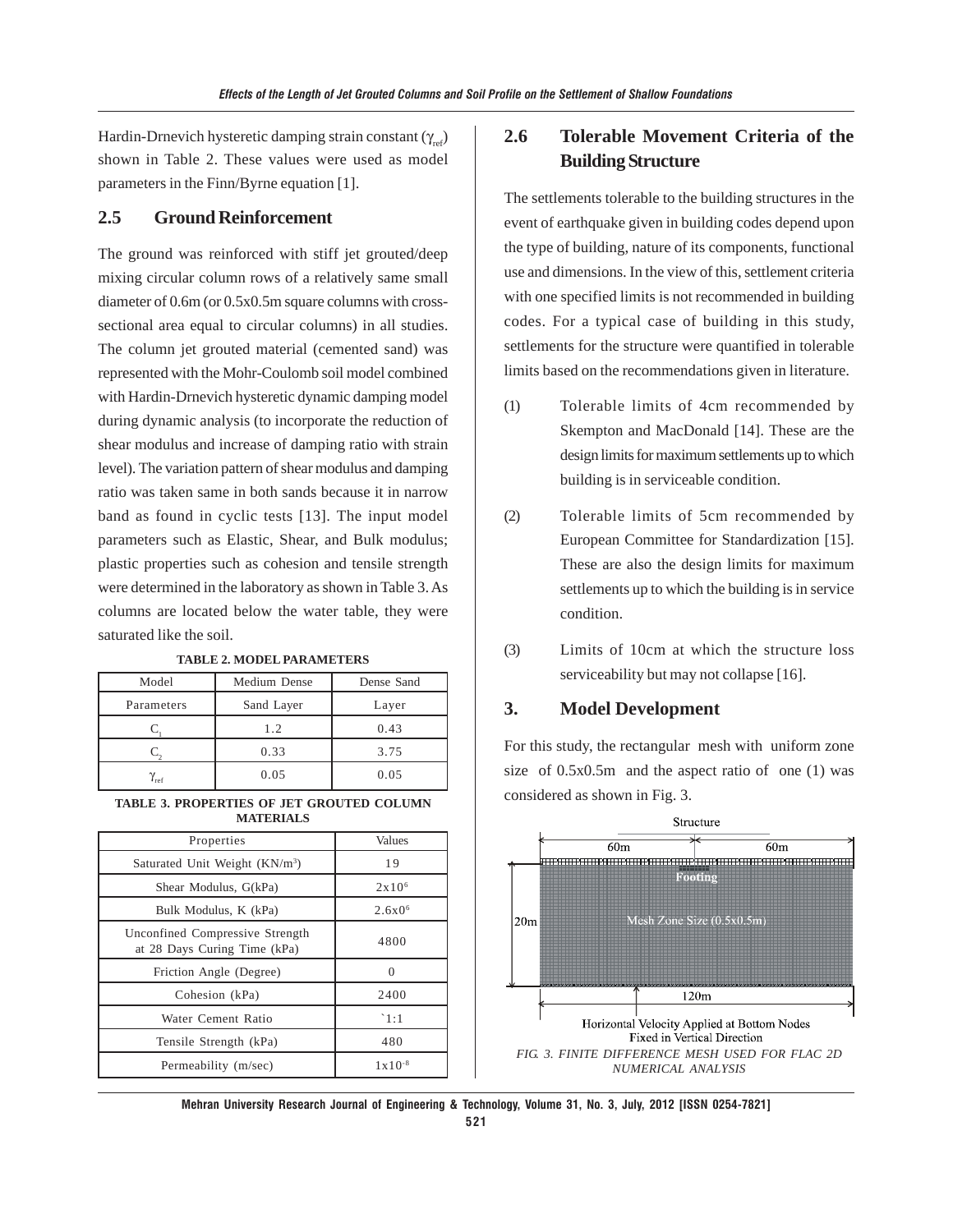For the static analysis, fixed lateral and bottom boundaries were taken while for dynamic analysis (earthquake loading), free field boundaries lateral boundaries of the model were taken. The lateral boundaries were placed at such a distance that the behaviour of the soil-structure system (stresses, strains and pore pressure) in the area of study remains unaffected due to boundary effects. For this analysis, the model with boundaries 3 times the deposit thickness or 60m each side of centre of footing was selected.

In order to depict hydraulic boundaries, the pore pressures with the top boundary of model were locked at zero values to make a free drainage top surface, whereas lateral and bottom boundaries were made impervious. More details regarding model development are described in Almani, et. al. [8].

## **3.1 Validation of the Numerical Model with Centrifuge Model**

The numerical simulations at prototype scale as shown in were performed of the 2D plane strain centrifuge model test as shown in Fig. 4, under a centrifuge acceleration of 50g, carried out at Cambridge geotechnical laboratory. In this physical 2D plane strain test, a simple structural frame with spread footing of 4m width with bearing pressure of





100kPa was founded on the 18m full depth liquefiable medium dense layer at the relative density of 50%. The monitoring points are labelled in Fig. 5. The dynamic excitation in the form of a sinusoidal acceleration wave of 0.2 m/sec<sup>2</sup> with a frequency of 1.0Hz. was applied for the duration of 10 seconds.

The settlements of footing as shown in Figs. 6-7 which is the variable of primary interest in this study, showed the same behaviour in both types of models in both the untreated and treated cases. This approach of numerical modelling with the constitutive soil model is in good agreement with the physical tests and therefore has been adopted for this study.



*FIG. 5. CENTRIFUGE PHSICAL PLANE STRAIN MODEL*



*FIG. 6. SETTLEMENT OF FOOTING VERSUS TIME-FOR THE FLAC 2D MODEL*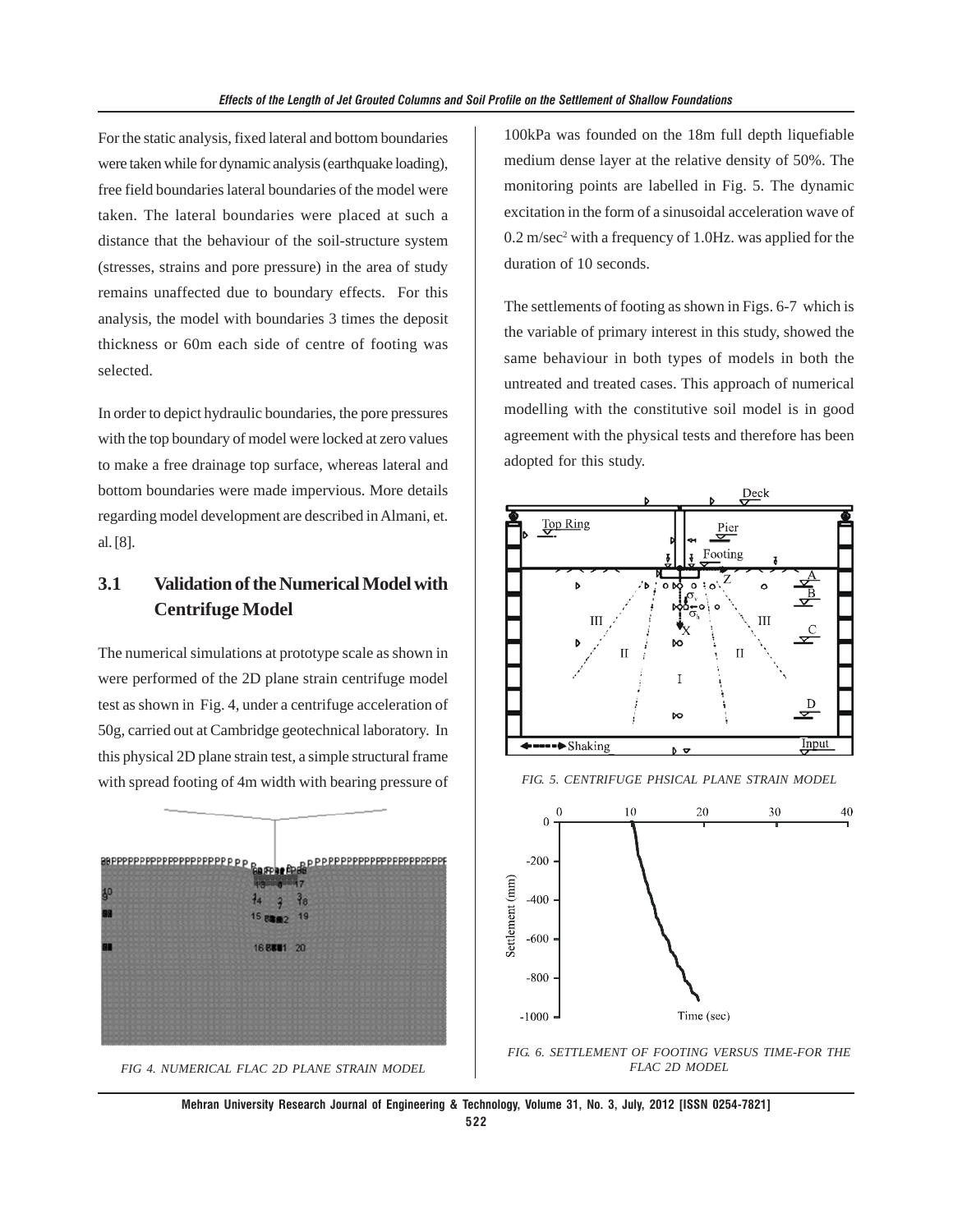## **4. RESULTS AND DISCUSSION**

In this study, the isolated shallow strip footing of the structure was founded on the ground reinforced with rows of grouted columns around the footing pad in three treatment geometries A, B and C. In A or adjacent type geometry treatment is provided adjacent to the footing pad. In B type geometry, treatment is provided beneath the footing pad and in C (combined) type geometry, treatment is provided adjacent and beneath the footing pad.

### **4.1 Effect of Length of Columns**

In order to study the effect of length of columns on the treatment performance, the length of columns was varied in this the specific soil profile for all the three treatment geometries, Adjacent (A), Beneath (B) and Combined (C) as shown Fig. 8.

For the adjacent or A type geometry (rows of columns are provided adjacent to footing pad), the results show that the settlements exceed the limits of 10cm when the length of columns is up to 6m from footing base. The settlements come within the limits of 10cm with 7m length of columns because relatively less vertical deformations of liquefied soil occurs under the tips of columns due to the support provided by base non-liquefiable dense layer near the tips of columns. The settlements decrease to the tolerable limits of 5cm with 11m length of columns when columns are extended by 2m in base non liquefiable layer which remain in the same limits with further extension of columns up to 16m. For columns as long as 17m from footing base, the settlements further decrease to the tolerable limits of 4cm.

For beneath or B type geometry, the results show that the settlements decrease to the limits of 10cm with 8m long columns from footing base when their tips are near the base dense layer and the soil under the tip deforms relatively less in a vertical direction due to support from the base dense layer. When the length of the columns is 15m from the footing base, the settlements further decrease to the tolerable limits of 5cm.

For combined or C type geometry, the results show that the settlements decrease to the limits of 10cm when the length of the columns is 7m from the footing base. When the length of the columns is 11m so that they are extended by 2m in the base non liquefiable dense layer, the settlements further decrease to the tolerable limits of 5cm.



**Mehran University Research Journal of Engineering & Technology, Volume 31, No. 3, July, 2012 [ISSN 0254-7821] 523**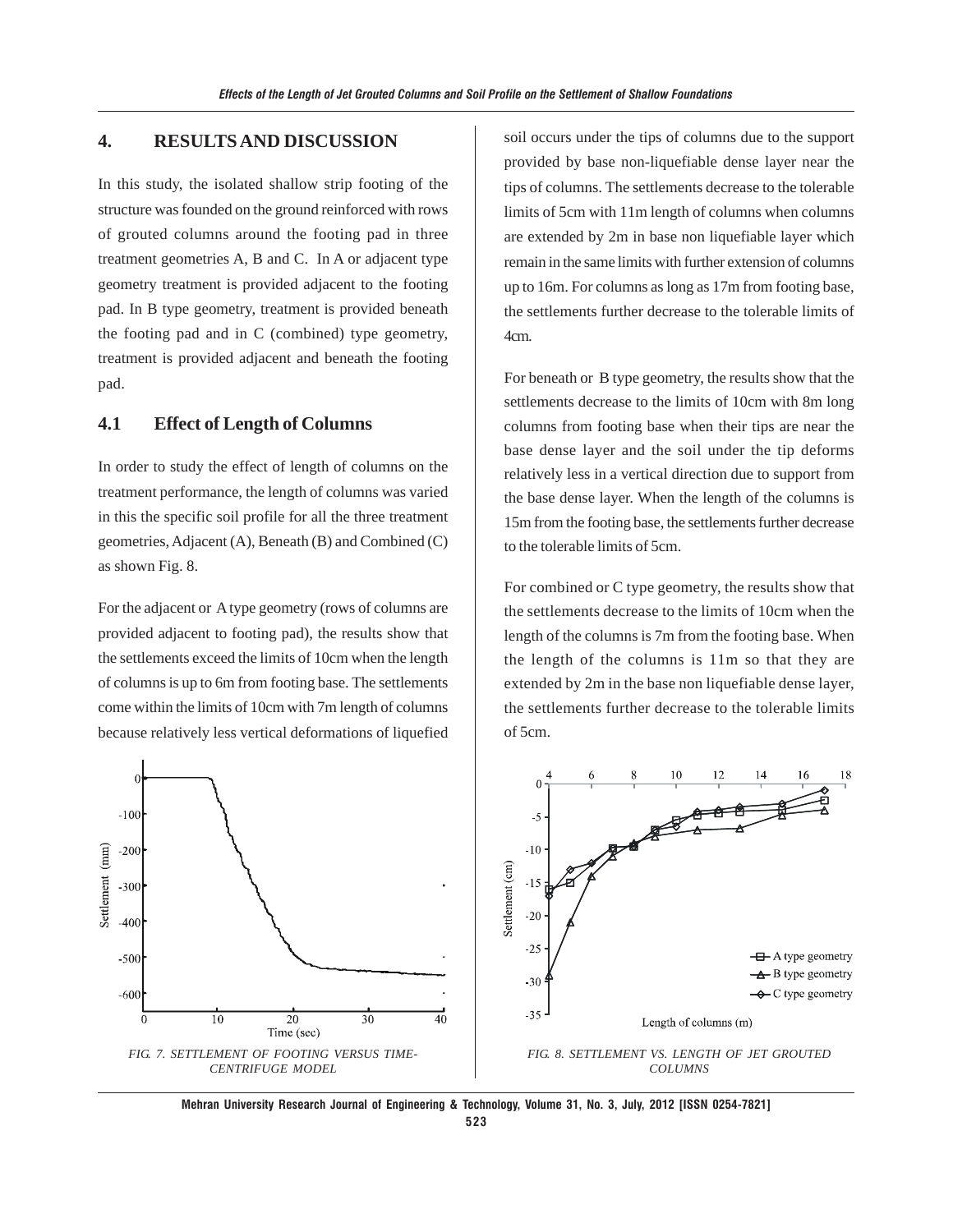The reason for the large settlements for the case when the columns are as short as 4m may be explained by drawing the contours of vertical displacement as shown in Fig. 9. The contours show that shorter columns with their tips in surface liquefiable layer, punch with larger displacement at their tips in that layer, when that surface layer liquefies, due to which the footing pad displaces in the vertical direction.

The results suggest that the optimum length of the columns should be 11m from footing base (depth of liquefiable layer under footing base plus 2m extension in base non liquefiable layer) to reduce the settlements to the tolerable limits, except for B type geometry for which longer columns of 15m are required. For the length of columns 7-8m (80-90% of the thickness of surface liquefiable layer) from footing base, the settlements come within the limits of 10cm. The results reveal that for improvement of the settlements to the tolerable limits, just resting on or embedding the columns in the base dense non liquefiable layer, is not sufficient but a certain length of the columns is required so that the tips of columns in base non liquefiable dense layer are embedded by around 2m. At this tip level of columns the soil has sufficient stiffness and bearing capacity to resist the shear punching of the columns. This is the depth at which liquefaction front has not reached and not reduced the stiffness and strength of soil.

### **4.2 Effect of Soil Profile**

In the first series of models, effect of surface liquefiable soil layer of varying thickness on the treatment performance was studied by varying thickness of surface liquefiable layer, in the two layer soil profile as shown in Fig. 10 Error! Reference source not found.



*FIG. 9. VERTICAL DISPLACEMENT CONTOURS IN THE CASE FOR SHORT COLUMNS OF 4m LENGTH*

The results for A and B type geometries as presented in Fig. 10 Error! Reference source not found, show that the settlements are in the limits of 5 and 10cm respectively when the thickness of surface liquefiable layer is 10m or less. In this case, thickness of surface liquefiable layer is relatively thin so that the columns (11m long from footing base) are extended by at least 2m inside the base non liquefiable dense layer. The settlements are within limits of 10cm when the thickness of liquefiable layer is such that the tips of the columns are resting on the top of base non liquefiable dense layer. The settlements generally increase as the thickness of liquefiable layer increases, though it remains in the limits of 10cm (slightly larger with B type geometry) in the case when thickness of liquefiable layer is such that tip of columns are near to the top of base dense layer. In this case non liquefiable base dense layer restrains the vertical deformations of liquefied soil under the tips of columns.

The results suggest that the settlements remain in the tolerable limits as long as the thickness of that surface liquefiable layer is so thin that columns are extended by at least two meters in base dense layer. The settlements increase and exceed the tolerable limits when the thickness of liquefiable layer is so thick that the tips of columns are not extended inside the non liquefiable stiff base layer.



*SURFACE LIQUEFIABLE LAYER*

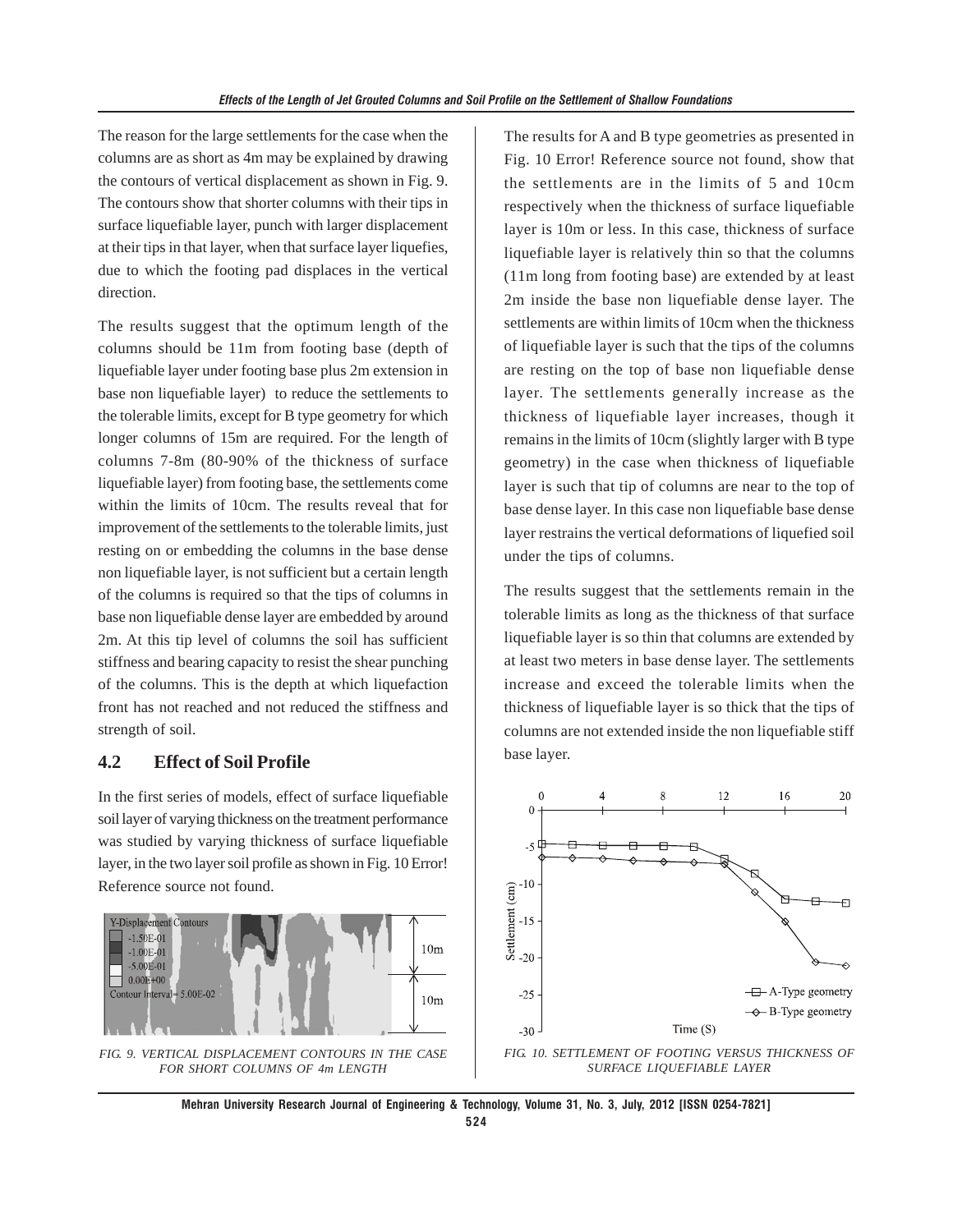In second series of models, the effects of the surface non liquefiable dense layer of varying thickness as the foundation soil and an underlying liquefiable base layer of varying thickness in two layer soil profile, on treatment performance was studied as shown in Fig. 11.

The results for A and B geometries as presented in Fig. 12, show that the settlements exceed the limits of 10cm when the thickness of surface non liquefiable dense layer overlying the base liquefiable layer is 12m or less. In this case the tips of columns are either lying inside or on the top (surface) of underlying liquefiable base layer. The settlement decrease to the limits of 10cm when the thickness of surface non liquefiable dense layer is as large as 14 and 16m for A and B type geometry respectively. In this case, tips of columns embed inside the non liquefiable layer by 2 and 4m for A and B type geometries respectively. The settlements remain in the same limits with further increase in thickness of surface non liquefiable dense layer except for the case of full depth non liquefiable dense layer when the settlements reduce to tolerable limit of 5 cm with A type geometry.

These results suggest that presence of surface non liquefiable dense layer as foundation layer of relatively smaller thickness has no effect on the reduction of the settlements unless the thickness of that surface layer is large enough that tips of columns embed inside that dense layer to the depth where they can get adequate support in



the case when the underlying layer is liquefiable in the soil profile. Further, due to presence of underlying liquefiable in the soil profile settlements could not be reduced to the tolerable limits.

In the third series of models, the effect of the presence of the liquefiable layer in the centre of the surface and base non liquefiable dense layers on the treatment performance was studied. The thickness of this liquefiable layer was taken from 2-12m in the centre of three layer soil profile as shown in Fig. 13.

The results for A type geometry, as presented in Error! Reference source not found, show that when the full depth of the soil profile is non liquefiable dense layer, the settlements are within the tolerable limits of 5cm. Due to



*FIG. 12. SETTLEMENT OF FOOTING VERSUS THICKNESS OF SURFACE NON LIQUEFIABLE LAYER*



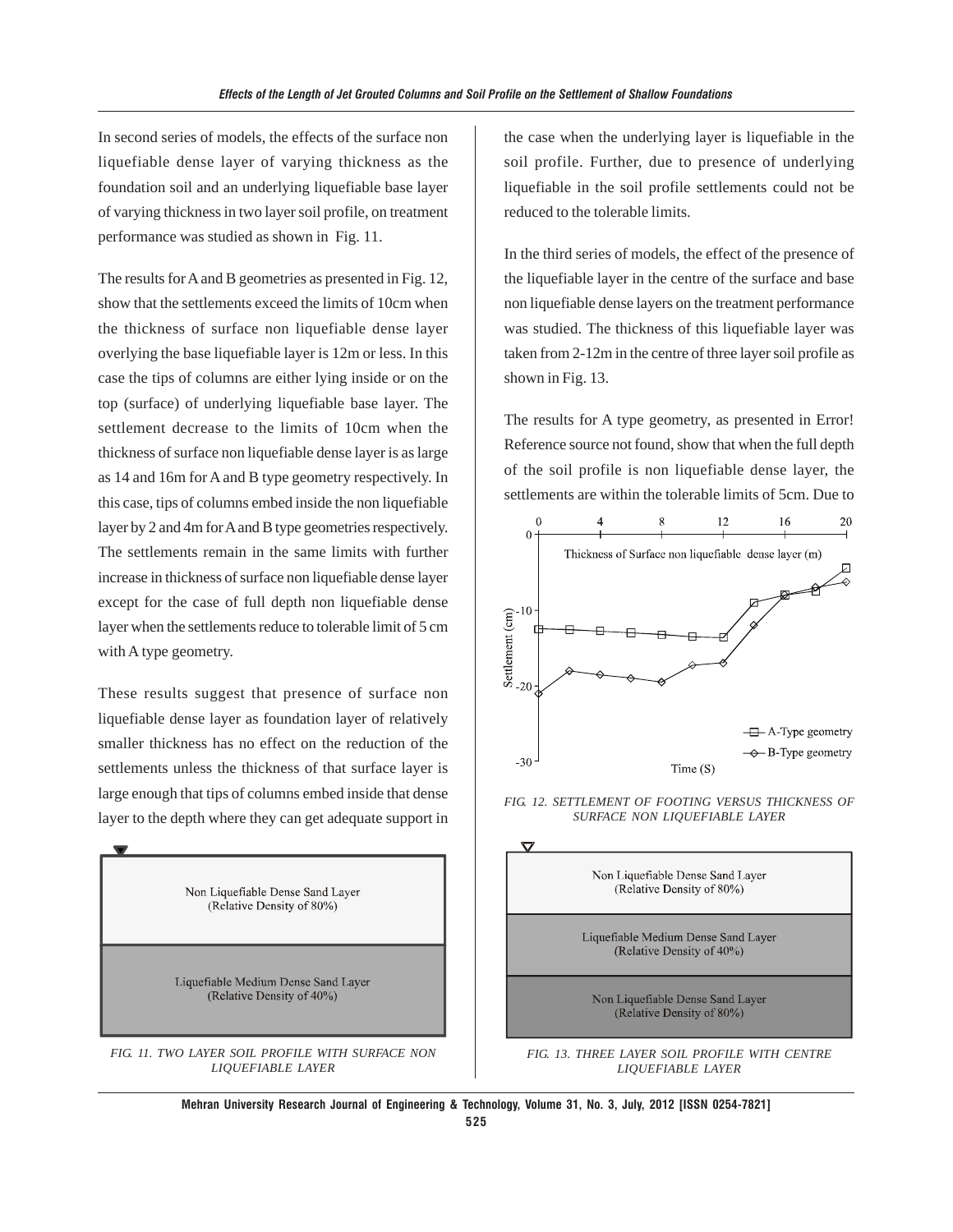the presence of the liquefiable layer of thickness 2-8m in the centre of the soil profile, the settlements increase to the limits of 10cm. The settlements exceed the limits of 10cm when the thickness of the centre liquefiable layer is as large as 12m.

The results for B type geometry presented in Fig. 14 show that when the full depth of the soil profile is non liquefiable dense layer the settlements are within the limits of 10cm, which remain in the same limits with the liquefiable centre layer thickness of 2-4m. The settlements exceed the limit of 10cm when the thickness of the centre liquefiable layer is 8-12m.

The results suggest that due to the presence of the liquefiable layer in the centre of the soil profile, the settlement exceed the tolerable limits and as the thickness of that layer increases the settlement further increases. The settlements exceed the limits of 10cm when the thickness of the centre liquefiable layer is too large. In this situation, the tips of the columns (lying inside that liquefiable soft layer) are at a relatively larger distance from the top of the base non liquefiable dense layer; therefore do not get support from the base non liquefiable dense layer.

In fourth series, the beneficial effect of presence of non liquefiable dense layer in the centre of three layer soil



profile between surface and base liquefiable layers on the treatment performance was studied by varying its thickness as shown in Fig. 15.

The results for A and B type geometries, as shown in Fig. 16, illustrate that for the full depth liquefiable layer the settlements exceed the limits of 10cm. For A type geometry, the presence of the 8 m non liquefiable layer in the centre of the soil profile reduce the settlements to the limits of 10cm, which remain in the same limits with a larger thickness. For B type geometry, although settlements decrease with increase in thickness of centre non liquefiable layer dense, they still exceed the limits.

The results suggest that the presence of a non liquefiable layer of any thickness in the centre of soil profile slightly decrease the settlements, but increasing thickness of that



*FIG. 16. SETTLEMENT OF FOOTING VERSUS THICKNESS OF CENTRE NON LIQUEFIABLE DENSE LAYER*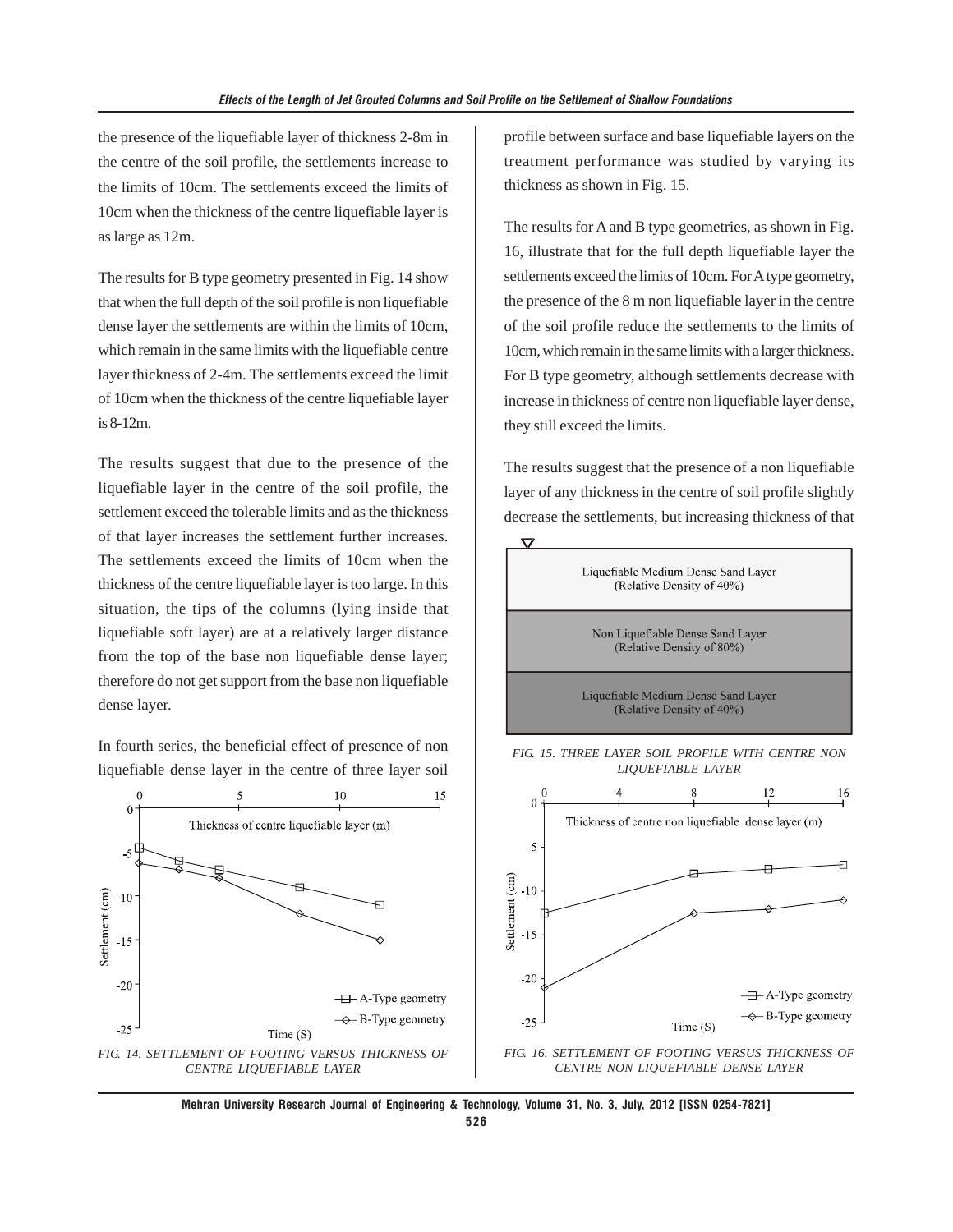layer has no significant effect on the further reduction of the settlements (settlements still exceed the tolerable limits) due to presence of liquefiable layers in the soil profile.

## **5. CONCLUSIONS**

The following conclusions can be drawn from the present study:

- (i) The settlements decrease with the increase in the length of columns. The settlements are relatively smaller when tips of columns are near or on the top of base non liquefiable layer. When it is imperative to limit the settlements to the tolerable limits, the lengths of columns should be extended by 2m in the base non liquefiable layer. Further increases in length give minor relative benefit.
- (ii) For two layer soil profiles with surface liquefiable layer, the settlement remains in the tolerable limits as long as the thickness of that surface liquefiable layer is so thin that columns are extended by at least two metres in base dense layer. The settlements increase when the liquefiable layer is thick.
- (iii) In a two-layer soil profile, presence of a surface non liquefiable dense layer as a foundation layer of relatively smaller thickness has no effect on the improvement of the settlements unless the thickness of that surface layer is large enough that tips of columns embed inside that dense layer to a certain the depth and even in that case settlements could not be reduced to tolerable limits (only to the limits of 10cm) due to presence of base liquefiable layer.
- (iv) In the three layer soil profile, due to presence of the liquefiable layer in the centre of profile settlements exceed the tolerable limits and as the thickness of that layer increases the settlements further increase.

(v) In the three-layer soil profile, with the non liquefiable layer of any thickness in the centre of the soil profile, settlements slightly improve but there is no further significant effect on the reduction of settlements with an increase in the thickness of that layer and settlement still exceeds tolerable limits.

## **ACKNOWLEDGEMENTS**

The research presented in this paper was carried out as part of Ph.D. studies, University of Nottingham, UK. The authors wish to acknowledge the support received from University of Nottingham, UK, and Mehran University of Engineering & Technology, Jamshoro, Pakistan. In addition, the authors wish to acknowledge the excellent technical support received from the staff of the Nottingham Centre, for Geomechanics.

## **REFERENCES**

- [1] Kishida, H., "Damage to Reinforced Concrete Buildings in Niigata City with Special Reference to Foundation Engineering", Soils and Foundations, Volume 6, No. 1, pp. 71-88, Japan,1966.
- [2] Ohsaki, Y., "Niigata Earthquake, Building Damage and Soil Condition", Soils and Foundations, Volume 3, No. 2, pp. 14-37, Japan, 1964.
- [3] Seed, H.B., and Idriss, I.M., "Analysis of Soil Liquefaction, Niigata Earthquake", Journal of Soil Mechanics and Foundation Engineering Division, ASCE, Volume 93, No. 3, pp. 83-108, USA, 1967.
- [4] Martin, J.R., Olgun, C.G., Mitchell, J.K., and Durgunoglu, H.T., "High Modulus Columns for Liquefaction Mitigation", Journal of Geotechnical and Geoenvironmental Engineering, ASCE, Volume 130, No. 6, pp. 561-571, USA, 2004.
- [5] Mitrani, H., and Madabhushi, S.P.G., "Centrifuge Modelling of Inclined Micro-Piles for Liquefaction Remediation for Existing Buildings", Geomechanics and Geo Engineering: An International Journal, Volume 3, No. 4, pp. 245-256, UK, 2008.